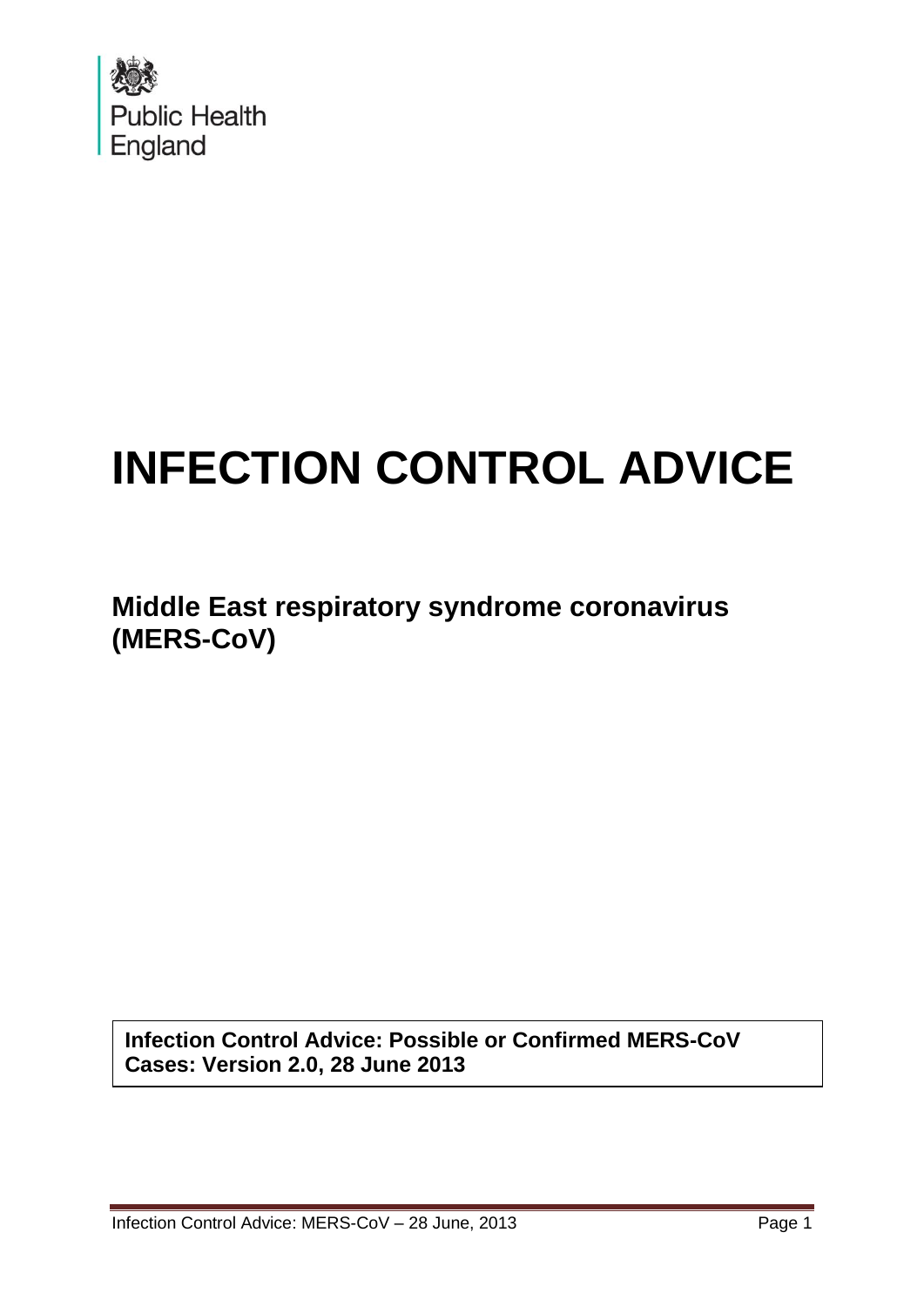# **INFECTION CONTROL ADVICE – POSSIBLE OR CONFIRMED MERS-CoV CASES**

This document outlines infection control and other general advice for those involved in investigating, receiving and caring for patients, primarily within healthcare settings, who are, or may be, infected with MERS-CoV. It should be used in conjunction with the document [Infection Control Precautions to Minimise Transmission of Respiratory Tract Infections](http://www.hpa.org.uk/webc/HPAwebFile/HPAweb_C/1317131892566)  [\(RTIs\) in the Healthcare Setting](http://www.hpa.org.uk/webc/HPAwebFile/HPAweb_C/1317131892566) and with local policies. The web page has the latest information:

<http://www.hpa.org.uk/webw/HPAweb&Page&HPAwebAutoListName/Page/1317136202637>

In the absence of effective drugs or a vaccine, control of this disease relies on the appropriate management and isolation of possible and confirmed cases, and the investigation and follow up of close contacts. In preparation, healthcare professionals or facilities that may be involved in the investigation or management and care of possible or confirmed cases should:

- $\bullet$ Review their local policies and ensure that operational procedures are described and staff are familiar with them; for example, where personal protective equipment is stored and how it should be used.
- Ensure that staff are aware of what actions to take if a possible or confirmed case presents.
- Ensure that staff are aware of where a possible or confirmed case will be isolated and the need for a negative pressure room, if it is available.
- Ensure that staff who are likely to be caring for possible or confirmed cases are  $\bullet$ familiar with an FFP3 respirator conforming to EN149:2001, and that **fit testing has been undertaken before using this equipment.**
- Ensure staff are aware of how to access MERS-CoV [surveillance](http://www.hpa.org.uk/webc/HPAwebFile/HPAweb_C/1317136300809) forms on the PHE website and any local record sheets.
- Ensure that adequate supplies/equipment are available, including:  $\bullet$ 
	- o Supplies of FFP3 respirators
	- o Gloves disposable and latex-free alternatives, e.g. nitrile
	- o Gowns/Aprons disposable fluid-resistant full-sleeve gowns and single-use plastic aprons
	- o Eye protection e.g. tight-fitting goggles or face shield disposable, or if nondisposable, with a wipeable surface - not with elastic straps
	- o Leak-proof, clinical waste disposal bags
	- o Hand hygiene supplies
	- o General-purpose detergent and disinfectant solutions

#### **Introduction**

Coronaviruses are mainly transmitted by large respiratory droplets and direct or indirect contact with infected secretions. They have also been detected in blood, faeces and urine and, under certain circumstances, airborne transmission is thought to have occurred from aerosolised respiratory secretions and faecal material. As coronaviruses have a lipid envelope, a wide range of disinfectants and detergents are effective. Personal protective equipment and good infection control are extremely useful in preventing spread but can never completely eliminate risk as they are user dependent.

#### **The remainder of this document concerns infection control advice for possible or confirmed cases of MERS-CoV**.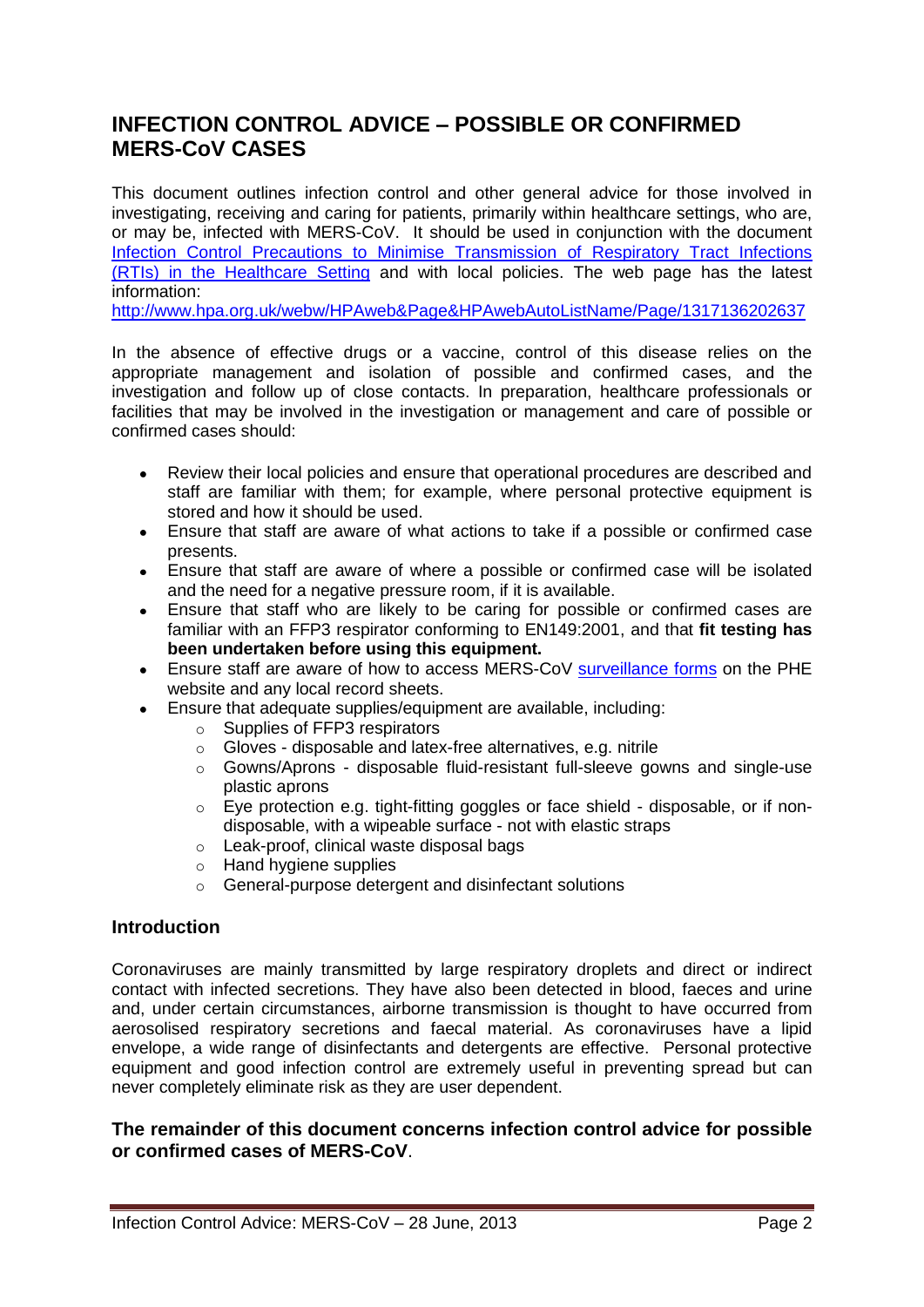# **Isolation**

- Patients requiring assessment and investigation should be assessed in a single cubicle or room or at home if this is possible.
- Patients requiring admission should be admitted directly to negative-pressure, single  $\bullet$ rooms, if available. If this is not possible then a single room with en-suite facilities should be used. Room doors should be kept closed. Positive-pressure, single rooms should **not** be used.
- If on a critical care unit, the patient should be nursed in a negative-pressure room  $\bullet$ where available, or, if not available, a neutral-pressure side room (with closed ventilator circuit if required) should be used.
- $\bullet$ Staff should wear protective clothing as detailed below. Rooms should be appropriately decontaminated before being used again (see below: Cleaning). Suitable written information must be placed on the isolation room door indicating the need for respiratory and enteric isolation, though there will be a need to respect patient confidentiality.
- *Only essential staff* should enter the room.
- A record should be kept of all staff in contact with a possible/confirmed case.

#### **Staff**

- Staff must comply with all infection control procedures as detailed above.
- A record must be maintained of all staff involved in the assessment, care and management of the patient. The record sheet should be placed at the door and all staff entering must complete this.
- The use of bank or agency staff should be avoided wherever possible.
- $\bullet$ All staff should be vigilant for any respiratory symptoms in the 14 days following last exposure to a case and should not come to work if they have a fever or cough. They should seek advice from their infection control team/occupational health department as per the local policy. Their hospital infection control team and/or local Health Protection Team will advise on where they should be medically assessed. During this period, symptomatic staff should avoid close contact with people both in the hospital and in the general community.

#### **Visitors**

- The number of visitors should be restricted.
- Visitors entering the isolation room must wear PPE as previously detailed.
- Visitors must be trained in the appropriate use of protective clothing and hand hygiene.
- A log of all visitors must be kept.

#### **Contact tracing**

- $\bullet$ Follow up of staff contacts of patients will be co-ordinated by the Trust Occupational Health Department.
- Follow up of community contacts of patients will be co-ordinated by the local Health Protection Team.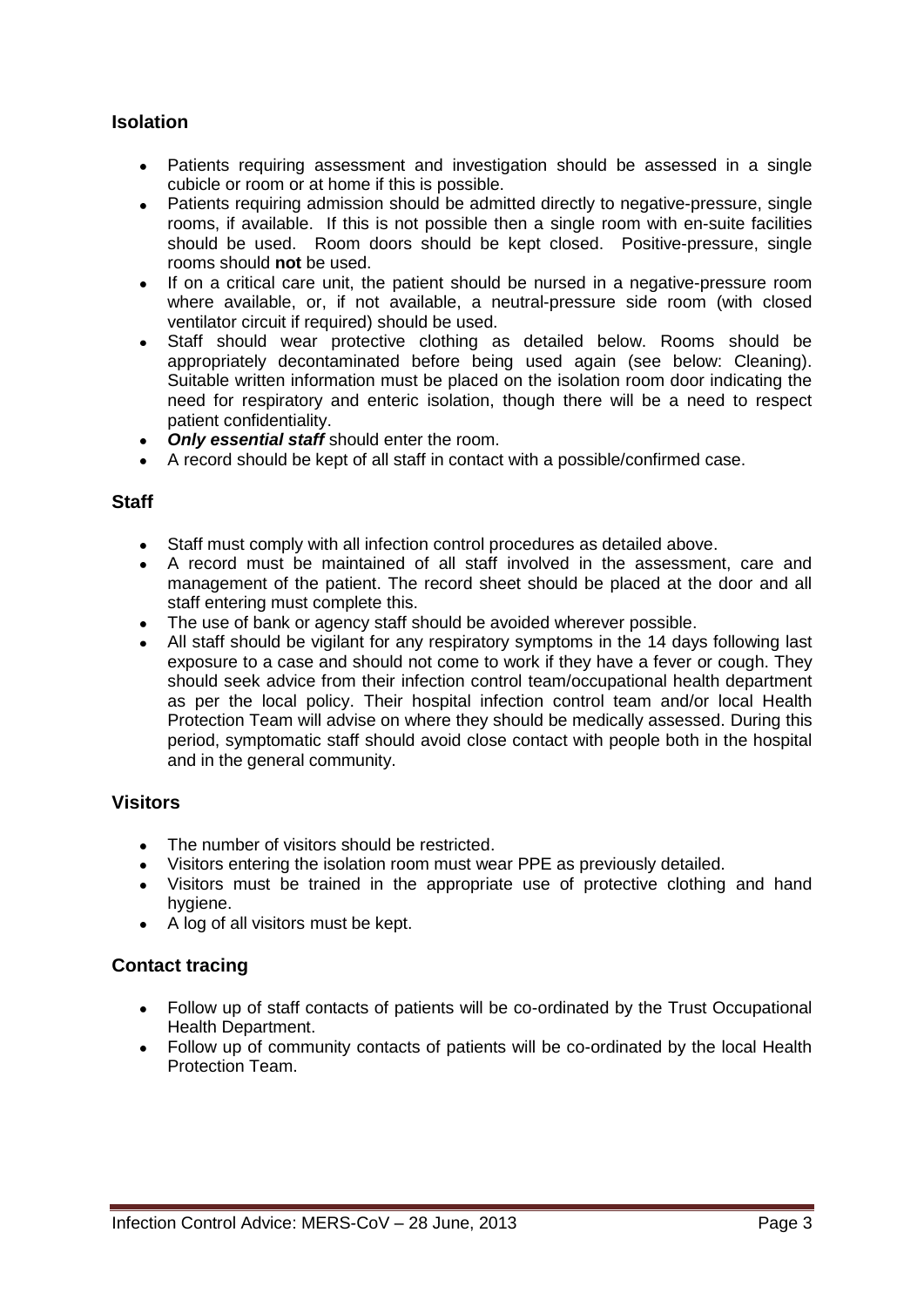# **Protective clothing**

### **To be worn by ALL staff and visitors entering the room (see appendix 1: putting on and removing personal protective equipment)**

- Long sleeved, fluid-repellent disposable gown if staff wore scrubs underneath this would obviate problems with laundering of uniforms and other clothing.
- Non-sterile surgical gloves.
- An FFP3 respirator conforming to EN149:2001 to be worn by all personnel carrying out clinical care, visitors or staff in the room during aerosol-generating procedures. **Fit testing must be undertaken before using this equipment and a respirator should be fit-checked every time it is used.** A [poster](http://webarchive.nationalarchives.gov.uk/20130107105354/http:/www.dh.gov.uk/prod_consum_dh/groups/dh_digitalassets/@dh/@en/@ps/documents/digitalasset/dh_110787.pdf) outlining how this is done is available – this is being updated by the Department of Health.
- $\bullet$ Eye protection (prescription glasses do not provide adequate protection against droplets, sprays and splashes).

#### **It is vital that the protective clothing described above is worn for all airway management, including intubation.**

#### **Hand hygiene**

- This is essential before and after all patient contact, removal of protective clothing and cleaning of the environment.
- Use soap and water or use alcohol hand rub if hands are **socially clean**
- Rings (other than a plain smooth band), wrist watches and wrist jewellery must not be worn by staff.

#### **Medical procedures**

- Procedures that produce aerosols of respiratory secretions, e.g. bronchoscopy, induced sputum, positive-pressure ventilation via a face mask, intubation and extubation, and airway suctioning carry an increased risk of transmission. Where these procedures are medically necessary, they should be undertaken in a negativepressure room, if available, or in a single room.
- The minimum number of required staff should be present and they **must** wear personal protective equipment (PPE) as described above, including eye protection. Entry and exit from the room should be minimised during the procedure.
- If a room is used for a procedure it should be left for 20 minutes, cleaned and is then  $\bullet$ ready for re-use. This is because the large particles will fall out within seconds and the small aerosol particles will behave almost as a gas. Clearance of any aerosol is dependent on the ventilation of the room. In hospitals this is usually around 12-15 air changes per hour, and so after about 20 minutes there would be less than 1 per cent of the starting level (assuming cessation of aerosol generation).
- Coronaviruses have a lipid envelope and a wide range of disinfectants and detergents are effective.

# **Equipment**

- Use dedicated equipment in the isolation room.
- Dispose of single use equipment as clinical waste inside room.
- Re-useable equipment should be avoided if possible. If used, disinfect according to the manufacturer's instructions.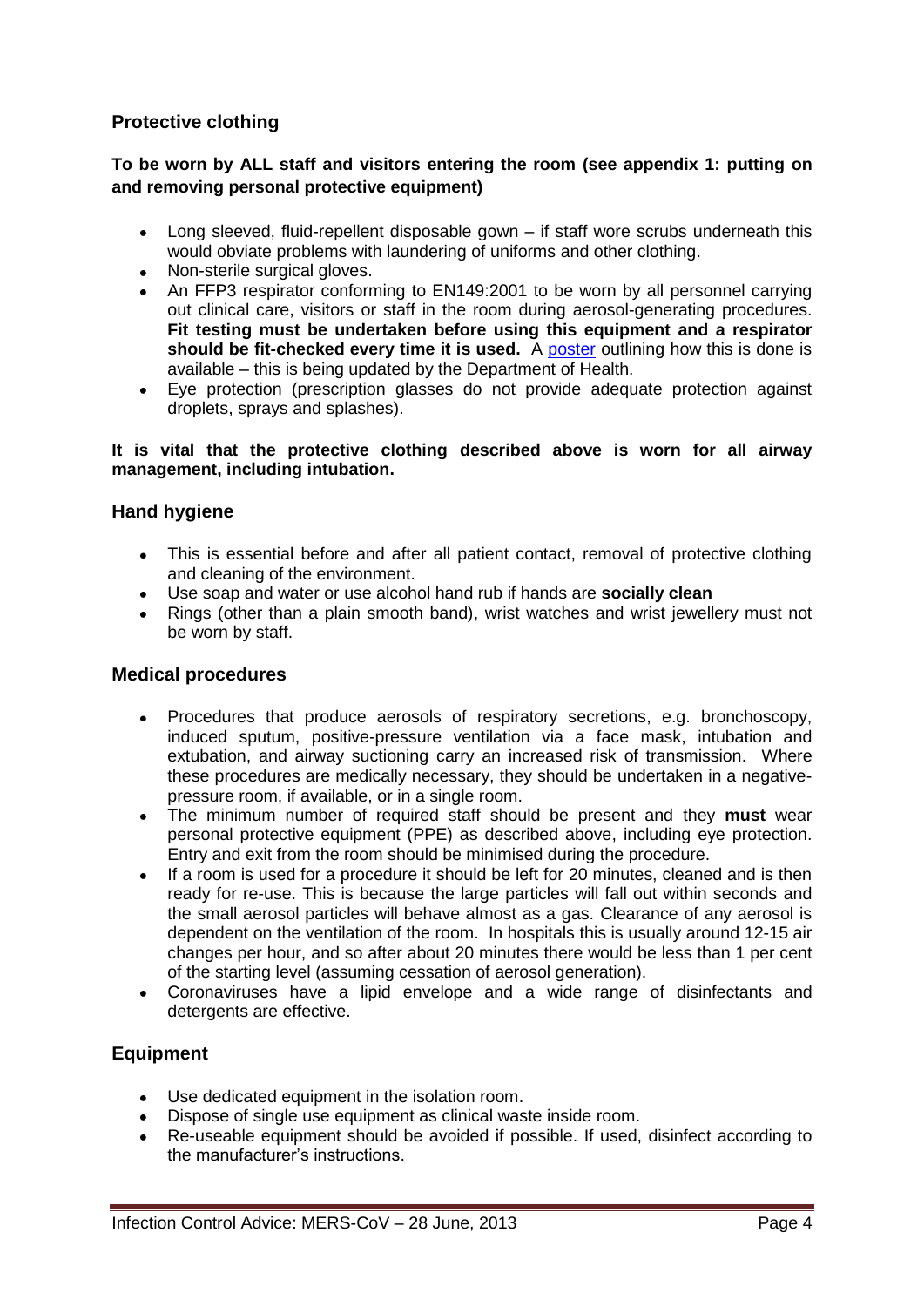- Ventilators should be protected with a high efficient filter, e.g. BS EN 13328-1, and standard decontamination procedures followed.
- Closed system suction should be used.
- Crockery should be treated as normal.
- $\bullet$ Use of equipment that re-circulates air (e.g. fans) should not be used as this has the potential to turn a negative-pressure room into a positive-pressure room.

### **Cleaning**

- Domestic staff to wear protective clothing as indicated above, and they must be  $\bullet$ made aware of the need for additional precautions and be trained in these.
- Daily cleaning should be carried out with more frequent cleaning of commonly used  $\bullet$ hand-touched surfaces.
- The isolation area should be cleaned after the rest of the ward area.
- Dedicated or disposable equipment must be used for cleaning.
- Cleaning equipment must be decontaminated following use.  $\bullet$

#### **Linen**

- Bag linen inside single room do not carry through ward/department.
- Linen should be bagged in accordance with procedures for infected linen and the laundry informed of the high-risk nature.

#### **Waste**

- Dispose of all waste as clinical waste; in particular, ensure the appropriate disposal of faeces and urine.
- Waste to be handled as per local policy.

#### **Specimens**

- All specimens must be treated as biohazard:
	- o Label with biohazard label
	- o Mark request form accordingly
	- o Double bag
- For confirmed cases all specimens will be handled at Containment Level 3.
- Transportation of samples between laboratories should be by enhanced category B (category A packaging and category B courier). Further advice available on the laboratory testing page.

#### **Critical care**

- All respiratory equipment must be protected with a high efficiency filter e.g. BS EN 13328-1.
- $\bullet$ Disposable respiratory equipment should be used wherever possible. Re-usable equipment must, as a minimum, be disinfected in accordance with the manufacturer's instructions.
- The ventilator circuit should not be broken unless absolutely necessary
- Ventilators must be placed on standby when carrying out bagging.
- Protective clothing detailed above must be worn
- The use of non-invasive positive-pressure ventilation equipment carries with it an increased risk of transmission of infection.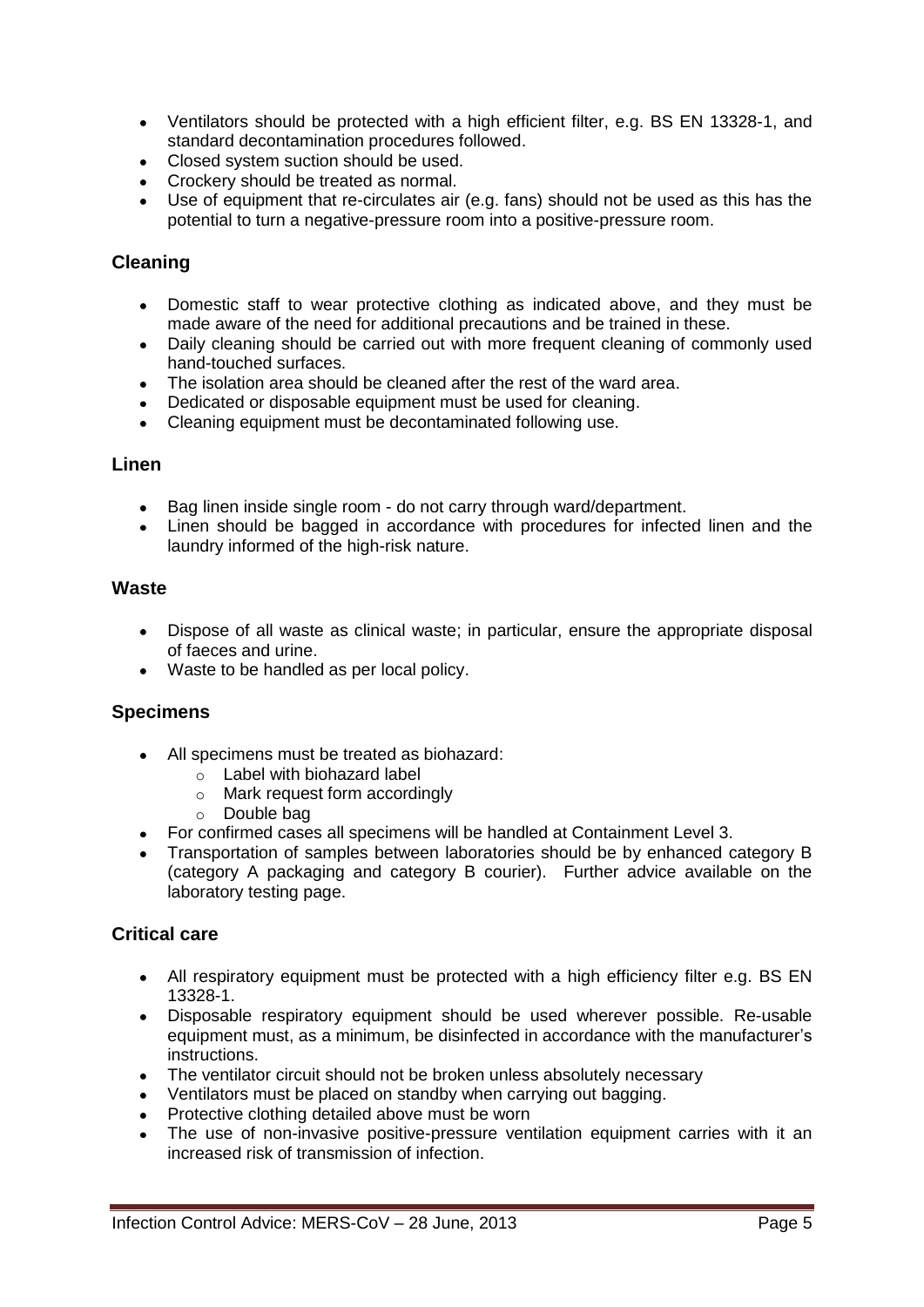- Water humidification should be avoided and a heat and moisture exchanger should be used if possible
- Only essential staff should be in the patient's room when AGPs are being carried out.

#### **Theatres**

- Theatres must be informed in advance.
- The patient should be transported directly to the operating theatre and should wear a surgical mask if it can be tolerated.
- $\bullet$ The patient should be anaesthetised and recovered in the theatre.
- Staff should wear protective clothing as detailed above.  $\bullet$
- Disposable anaesthetic equipment should be used wherever possible.
- $\bullet$ Re-usable anaesthetic equipment should be decontaminated in line with the manufacturer's instructions.
- The anaesthetic machine must be protected by a filter with viral efficiency to 99.99%.  $\bullet$
- Instruments and devices should be decontaminated in the normal manner. Instruments must be transported safely.
- The theatre should be cleaned as per local policy.
- Theatres should not be used for 15 minutes after the patient leaves if conventionally ventilated, or 5 minutes if ultraclean ventilation is used.

#### **Transfers to other departments**

- Where possible, all procedures and investigations should be carried out in the single room with a minimal number of staff present during any procedures.
- $\bullet$ Only if clinical need dictates, and in conjunction with the infection control team, should patients be transferred to other departments; the following procedures then apply:
	- o The department must be informed in advance.
	- o The patient must be taken straight to and from the investigation/treatment room, and must not wait in a communal area.
	- o To allow appropriate decontamination after any procedure, patients should be at the end of a list.
	- o The patient should wear a 'surgical ' mask if this can be tolerated this will prevent large droplets being expelled into the environment by the wearer.
	- o The treatment/procedure room, trolley/chair and all equipment should be cleaned with a suitable agent after use.
	- o Staff carrying out procedures must wear the protective clothing indicated above.
	- $\circ$  It is possible that the virus can survive in the environment for at least 48 hrs, so environmental decontamination is vital.

# **Transfer to other institutions**

- Transfer of cases to another hospital should be avoided unless it is necessary for medical care.
- Patients should not be transferred solely for the purpose of accommodation in a negative-pressure room.
- If transfer is essential, the Infection Control Team at the receiving hospital and the  $\bullet$ ambulance staff must be advised in advance of the special circumstances of the transfer.

# **Handling dead bodies**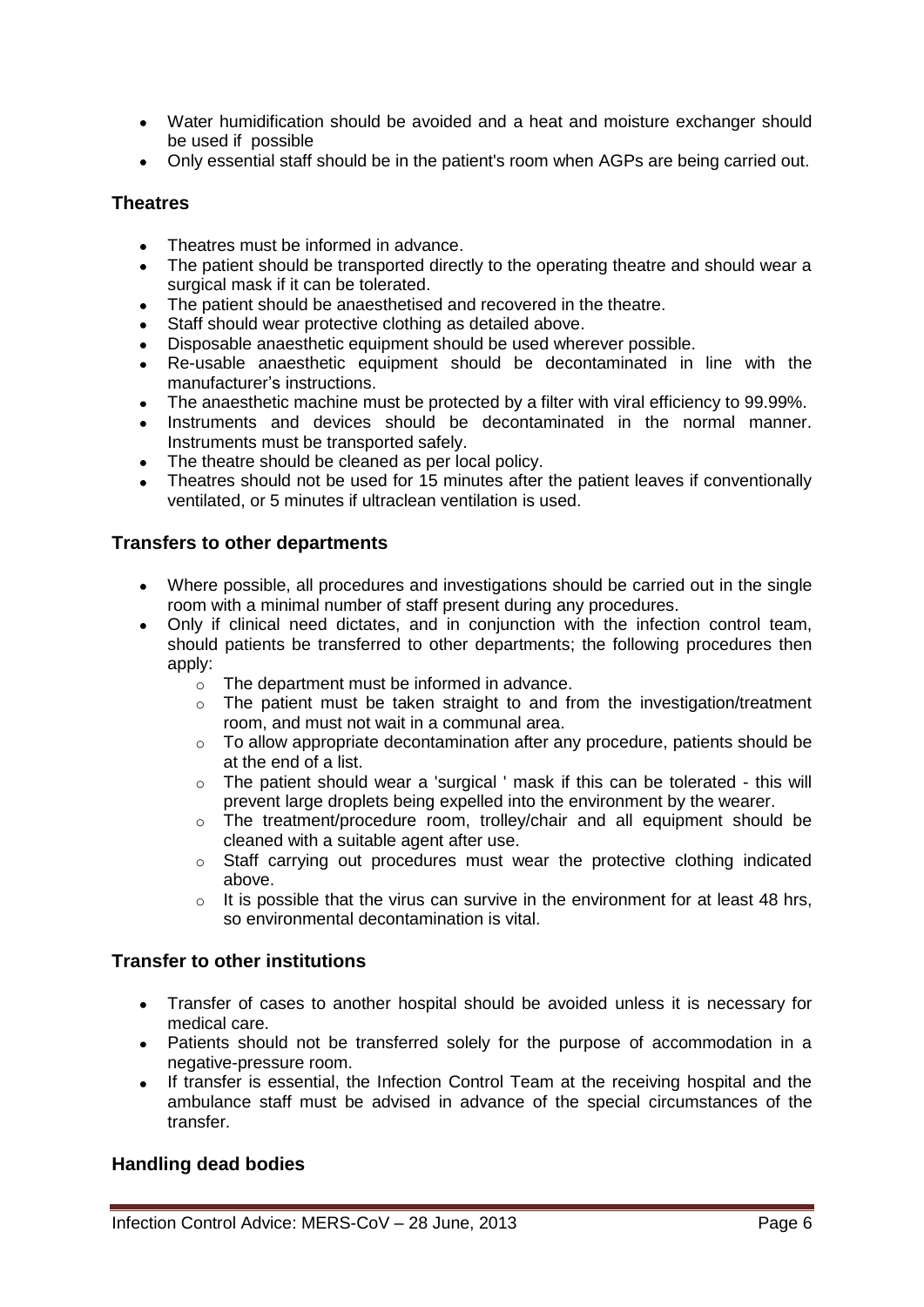- The act of moving a recently deceased body onto a hospital trolley for transportation  $\bullet$ to the morgue might be sufficient to expel small amounts of air from the lungs and thereby present a minor risk. A body bag should be used for transferring the body, but hospital porters carrying out this task with an unbagged body should wear full PPE.
- $\bullet$ Once in the hospital mortuary it would be acceptable to open the body bag in order to view the body.
- Washing or preparing the body is acceptable if those carrying out the task wear long- $\bullet$ sleeved gowns and gloves which should then be discarded. Facial protection may be considered against splashing and should be guided by a local risk assessment.
- Mortuary staff and funeral directors must be advised of the biohazard risk.
- Embalming is not recommended because of the potential presence of virus in blood.
- If a post mortem is required then it needs to be undertaken using safe working  $\bullet$ techniques (e.g. manual rather than power tools) and wearing full PPE, as per pandemic influenza, in the event that power tools are used. High security post mortem suites are available if needed.

#### **Summary of advice**

If a patient fitting the case definition for possible MERS-CoV is admitted, infection control personnel should follow transmission-based precautions (droplet and contact precautions), the full details of which can be found in the document [Infection Control Precautions to](http://www.hpa.org.uk/webc/HPAwebFile/HPAweb_C/1317131892566)  [Minimise Transmission of Respiratory Tract Infections \(RTIs\) in the Healthcare Setting.](http://www.hpa.org.uk/webc/HPAwebFile/HPAweb_C/1317131892566) In addition, given that MERS-CoV has been detected in faeces, enteric precautions should also be followed.

Infection control personnel should be notified immediately of any possible or confirmed cases of MERS-CoV admitted or diagnosed whilst in care. In addition to standard precautions, infection control measures for inpatients should include:

- Airborne precautions, e.g.:
	- $\circ$  Either an isolation room with negative-pressure relative to the surrounding area or a single room with own bathroom and toilet facilities.
	- $\circ$  Use of FFP3 respirators conforming to EN 149:2001 for persons entering the room. Fit testing should be undertaken prior to using this equipment.
- Contact and droplet precautions (including use of long-sleeved fluid-repellent gown  $\bullet$ and latex or similar non-latex gloves with long tight-fitting cuffs for contact with the patient or their environment).
- Standard precautions to include careful attention to hand washing and hygiene.
- When caring for patients, clinicians should wear eye protection for all patient contact.  $\bullet$ Contact local Infection Control Team for advice.
- Enteric precautions  $\bullet$
- Standard precautions when handling any clinical waste, which must be placed in  $\bullet$ leak-proof clinical waste bags or bins and disposed of safely.
- Laundry should be classified as infected.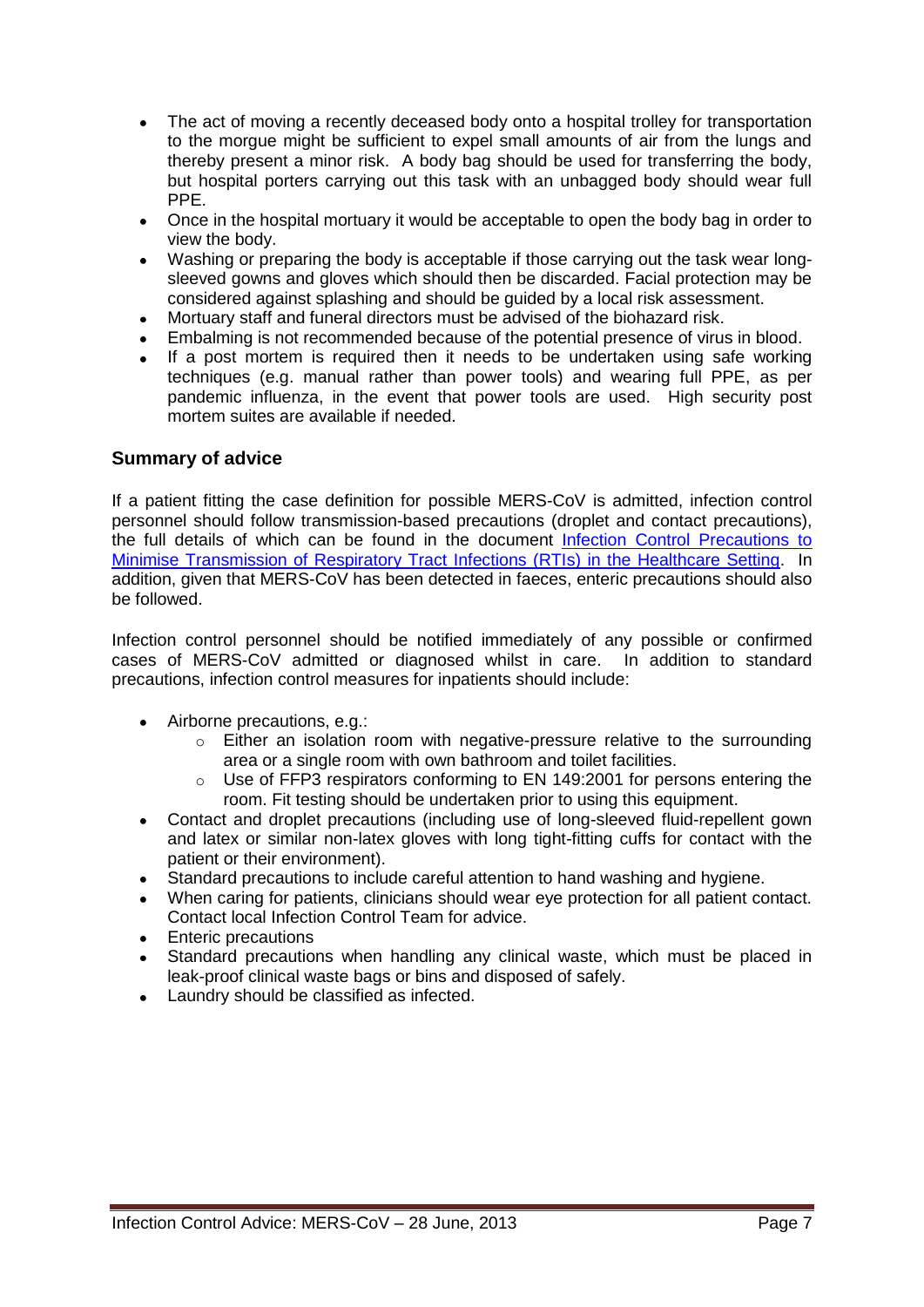# **Appendix 1**

# **Putting on and removing personal protective equipment**

# **Putting on PPE**

The level of PPE used will vary according to the procedure being carried out, and not all items of PPE will always be required. PPE should be put on before entering a side room. If full PPE is required, for example for a potentially infectious aerosol generating procedure, all staff in the room, or entering a room that has not been appropriately cleaned, should wear the following PPE, put on in the following order:

- 1. Gown.
- 2. FFP3 respirator.
- 3. Eye protection, i.e. goggles or face shield.
- 4. Disposable gloves.

The order given above is practical but the order for putting on is less critical than the order of removal given below.

#### **Removal of PPE**

PPE should be removed in an order that minimises the potential for cross-contamination. Before leaving the side room gloves, gown and eye protection should be removed (in that order, where worn) and disposed of as clinical (also known as infectious) waste. After leaving the area, the respirator can be removed and disposed of as clinical waste. Guidance on the order of removal of PPE is as follows:

#### **1. Gloves**

- Grasp the outside of the glove with the opposite gloved hand; peel off.
- Hold the removed glove in gloved hand.
- Slide the fingers of the ungloved hand under the remaining glove at the wrist.
- Peel the second glove off over the first glove and discard appropriately.



#### **2. Gown**

- Unfasten or break ties.
- Pull gown away from the neck and shoulders, touching the inside of the gown only.